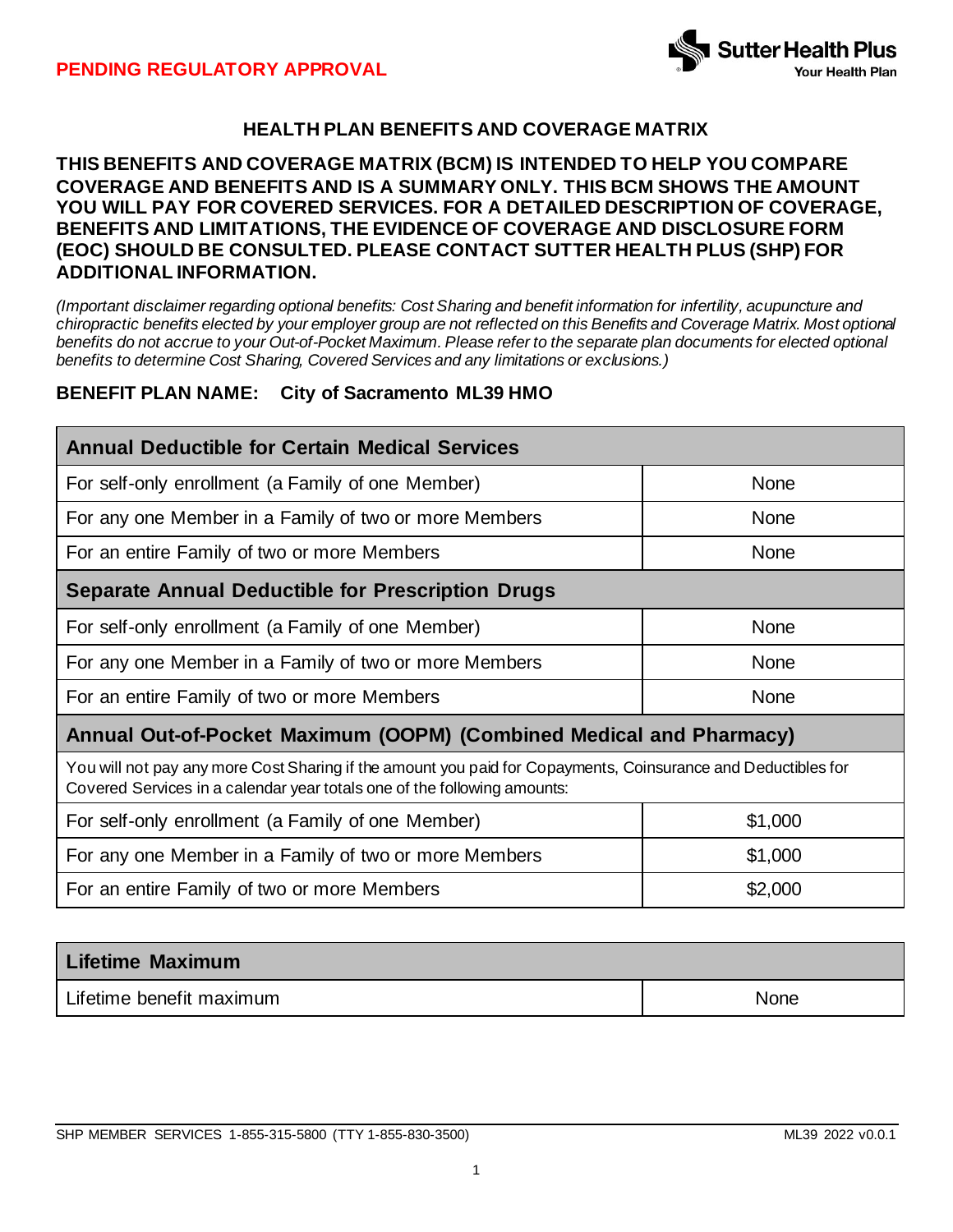## **PENDING REGULATORY APPROVAL**



**Benefits Member Cost Sharing**

### **Preventive Care Services**

If you receive a non-Preventive Care Service during a preventive care visit, then you may be responsible for the Cost Sharing of the additional non-Preventive Care Service. In addition, if abnormalities are found during a preventive care exam or screening, such as a mammogram for breast cancer screening or a colonoscopy for colorectal cancer screening, then follow-up testing or procedures may be considered non-Preventive Care Services and Cost Sharing may apply. Please refer to the EOC for more information on Preventive Care Services.

| Annual eye exam for refraction                                                                                                                                                                                     | No charge            |
|--------------------------------------------------------------------------------------------------------------------------------------------------------------------------------------------------------------------|----------------------|
| Family planning counseling and services, including preconception care visits<br>(see Endnotes)                                                                                                                     | No charge            |
| Routine preventive immunizations/vaccines                                                                                                                                                                          | No charge            |
| Routine preventive visits (e.g., well-child and well-woman exams), inclusive<br>of routine preventive counseling, physical exams, procedures and<br>screenings (e.g., screenings for diabetes and cervical cancer) | No charge            |
| Routine preventive imaging and laboratory services                                                                                                                                                                 | No charge            |
| Preventive care drugs, supplies, equipment and supplements (refer to the<br>SHP Formulary for a complete list)                                                                                                     | No charge            |
|                                                                                                                                                                                                                    |                      |
| <b>Outpatient Services</b>                                                                                                                                                                                         |                      |
| Primary Care Physician (PCP) office visit to treat an injury or illness                                                                                                                                            | \$25 copay per visit |
| Other practitioner office visit (see Endnotes)                                                                                                                                                                     | \$25 copay per visit |
| Acupuncture services (see Endnotes)                                                                                                                                                                                | \$25 copay per visit |
| Sutter Walk-in Care visit, where available                                                                                                                                                                         | \$25 copay per visit |
| Specialist office visit                                                                                                                                                                                            | \$25 copay per visit |
| Allergy services provided as part of a Specialist visit (includes testing,<br>injections and serum)                                                                                                                | No charge            |

injections that are provided when the Specialist is not seen and no other services are received.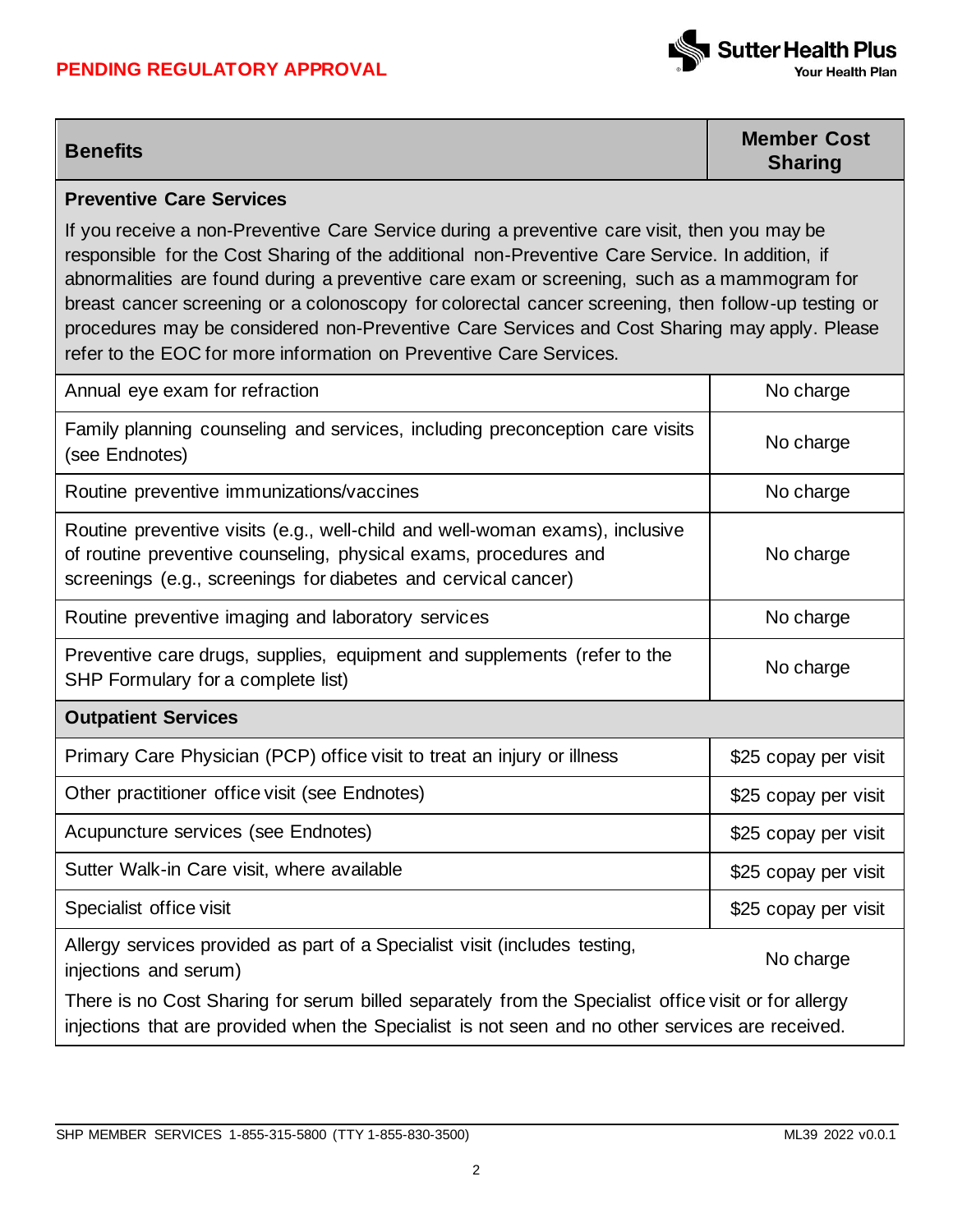

| Medically administered drugs dispensed to a Participating Provider for<br>administration                                                                                                                                                                 | No charge            |  |
|----------------------------------------------------------------------------------------------------------------------------------------------------------------------------------------------------------------------------------------------------------|----------------------|--|
| Outpatient rehabilitation services                                                                                                                                                                                                                       | \$25 copay per visit |  |
| Outpatient habilitation services                                                                                                                                                                                                                         | Not covered          |  |
| Outpatient surgery facility fee                                                                                                                                                                                                                          | No charge            |  |
| Outpatient surgery Professional fee                                                                                                                                                                                                                      | No charge            |  |
| Outpatient visit (non-office visit, see Endnotes)                                                                                                                                                                                                        | No charge            |  |
| Non-preventive laboratory services                                                                                                                                                                                                                       | No charge            |  |
| Radiological and nuclear imaging (e.g., MRI, CT and PET scans)                                                                                                                                                                                           | No charge            |  |
| Diagnostic and therapeutic imaging and testing (e.g., X-ray, mammogram,<br>ultrasound, EKG/ECG, cardiac stress test and cardiac monitoring)                                                                                                              | No charge            |  |
| <b>Hospitalization Services</b>                                                                                                                                                                                                                          |                      |  |
| Inpatient facility fee (e.g., hospital room, medical supplies and inpatient<br>drugs including anesthesia)                                                                                                                                               | No charge            |  |
| Inpatient Professional fees (e.g., surgeon and anesthesiologist)                                                                                                                                                                                         | No charge            |  |
| <b>Emergency and Urgent Care Services</b>                                                                                                                                                                                                                |                      |  |
| Emergency room facility fee                                                                                                                                                                                                                              | \$50 copay per visit |  |
| Emergency room Professional fee                                                                                                                                                                                                                          | No charge            |  |
| This emergency room Cost Sharing does not apply if admitted directly to the hospital as an inpatient<br>for Covered Services. If admitted directly to the hospital for an inpatient stay, the Cost Sharing for<br>"Hospitalization Services" will apply. |                      |  |
| Urgent Care consultations, exams and treatment                                                                                                                                                                                                           | \$25 copay per visit |  |
| <b>Ambulance Services</b>                                                                                                                                                                                                                                |                      |  |
| Medical transportation (including emergency and non-emergency)                                                                                                                                                                                           | No charge            |  |
| <b>Prescription Drugs, Supplies, Equipment and Supplements</b>                                                                                                                                                                                           |                      |  |
| Covered outpatient items obtained at a Participating Pharmacy through retail, mail order or Specialty<br>Pharmacy services and in accordance with our drug formulary guidelines:                                                                         |                      |  |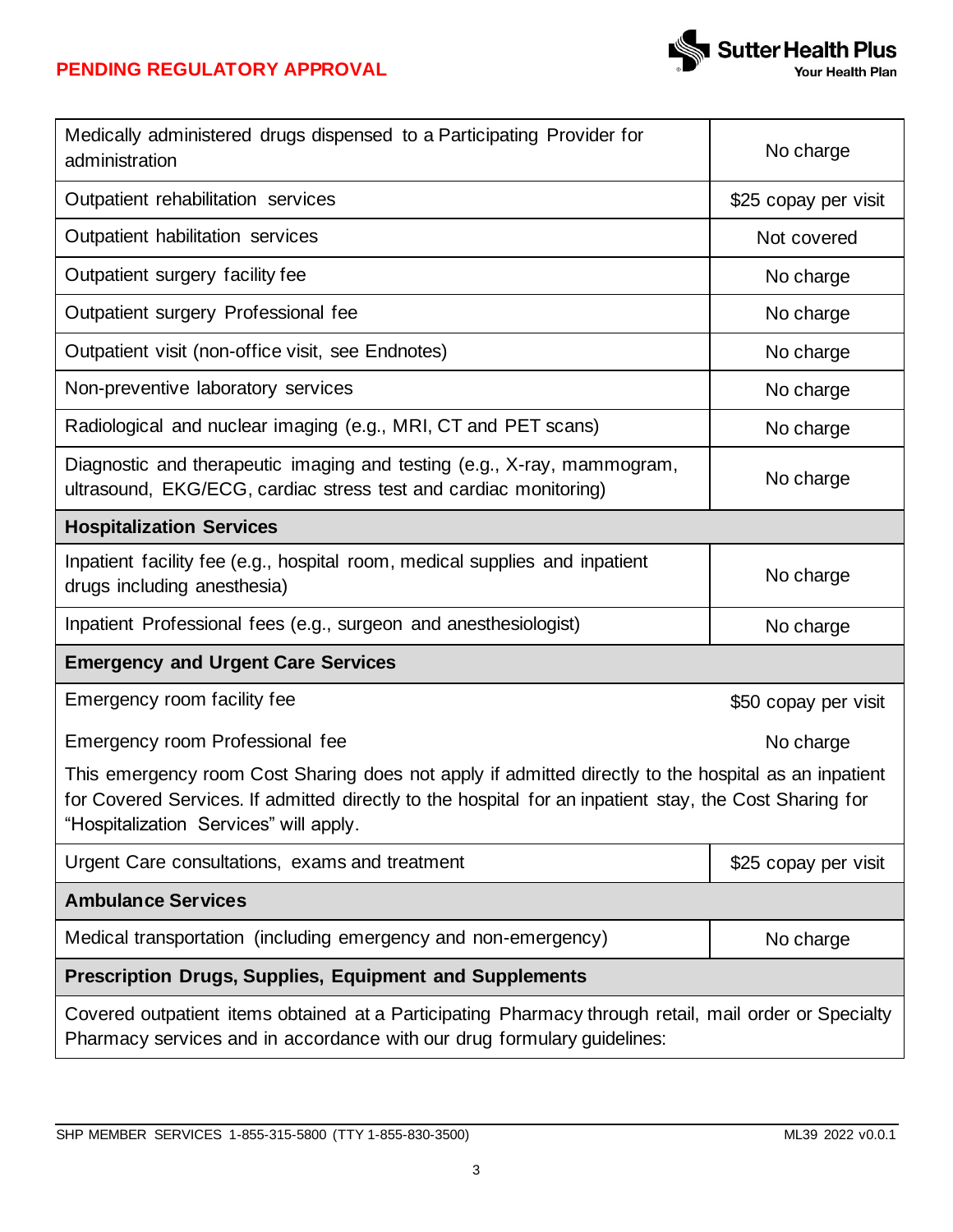

| Tier 1 - Most Generic Drugs and low-cost preferred                                                                                                                                                                                                                                                                                                                                                 | Retail: \$10 copay per prescription for up to a<br>30-day supply                                                                          |           |  |
|----------------------------------------------------------------------------------------------------------------------------------------------------------------------------------------------------------------------------------------------------------------------------------------------------------------------------------------------------------------------------------------------------|-------------------------------------------------------------------------------------------------------------------------------------------|-----------|--|
| brand name drugs                                                                                                                                                                                                                                                                                                                                                                                   | Mail order: \$20 copay per prescription for up<br>to a 90-day supply                                                                      |           |  |
| Tier 2 - Preferred brand name drugs, non-preferred<br>Generic Drugs and drugs recommended by SHP's<br>pharmacy and therapeutics committee based on                                                                                                                                                                                                                                                 | Retail: \$20 copay per prescription for up to a<br>30-day supply<br>Mail order: \$40 copay per prescription for up                        |           |  |
| drug safety, efficacy and cost                                                                                                                                                                                                                                                                                                                                                                     | to a 90-day supply                                                                                                                        |           |  |
| Tier 3 - Non-preferred brand name drugs or drugs<br>that are recommended by SHP's pharmacy and<br>therapeutics committee based on drug safety,<br>efficacy and cost                                                                                                                                                                                                                                | Retail: \$50 copay per prescription for up to a<br>30-day supply<br>Mail order: \$100 copay per prescription for<br>up to a 90-day supply |           |  |
| (These generally have a preferred and often less<br>costly therapeutic alternative at a lower tier)                                                                                                                                                                                                                                                                                                |                                                                                                                                           |           |  |
| Tier 4 - Drugs that are biologics, drugs that the Food<br>and Drug Administration (FDA) or the manufacturer<br>requires to be distributed through a Specialty<br>Pharmacy, drugs that require the Member to have<br>special training or clinical monitoring for self-<br>administration, or drugs that cost SHP more than six<br>hundred dollars (\$600) net of rebates for a one-<br>month supply | Specialty Pharmacy: \$20 copay per<br>prescription for up to a 30-day supply                                                              |           |  |
| <b>Durable Medical Equipment</b>                                                                                                                                                                                                                                                                                                                                                                   |                                                                                                                                           |           |  |
| Durable medical equipment for home use                                                                                                                                                                                                                                                                                                                                                             |                                                                                                                                           | No charge |  |
| Ostomy and urological supplies; prosthetic and orthotic devices                                                                                                                                                                                                                                                                                                                                    |                                                                                                                                           | No charge |  |
| Mental Health & Substance Use Disorder (MH/SUD) Services                                                                                                                                                                                                                                                                                                                                           |                                                                                                                                           |           |  |
| MH/SUD inpatient facility fee (see Endnotes)                                                                                                                                                                                                                                                                                                                                                       |                                                                                                                                           | No charge |  |
| MH/SUD inpatient Professional fees (see Endnotes)                                                                                                                                                                                                                                                                                                                                                  |                                                                                                                                           | No charge |  |
| MH/SUD individual outpatient office visits (e.g., evaluation and treatment<br>services)                                                                                                                                                                                                                                                                                                            |                                                                                                                                           | No charge |  |
| MH/SUD group outpatient office visits (e.g., evaluation and treatment<br>services)                                                                                                                                                                                                                                                                                                                 |                                                                                                                                           | No charge |  |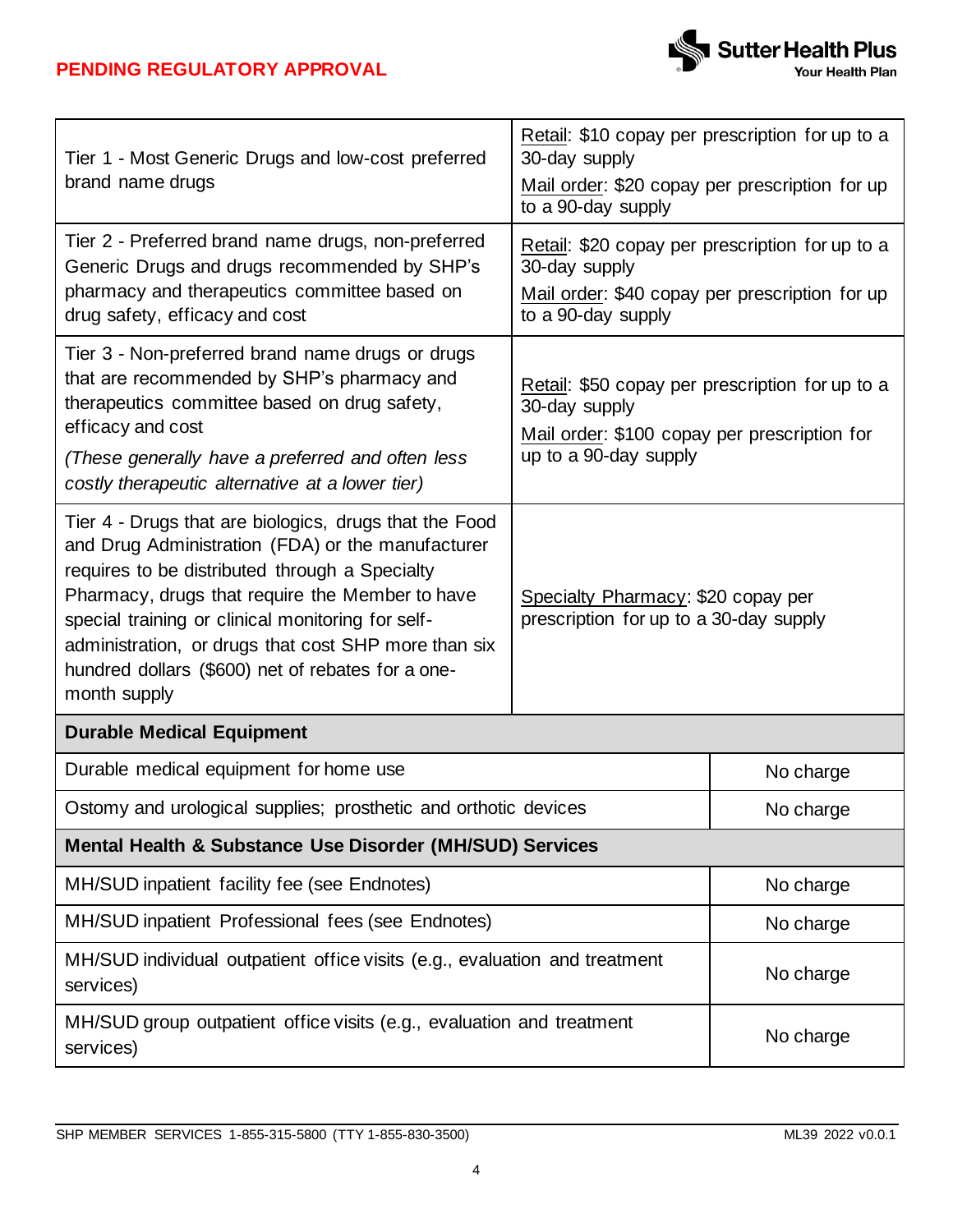

| MH/SUD other outpatient services (see Endnotes)                                                                                                                                                                                                                                                                            | No charge |  |
|----------------------------------------------------------------------------------------------------------------------------------------------------------------------------------------------------------------------------------------------------------------------------------------------------------------------------|-----------|--|
| <b>Maternity Care</b>                                                                                                                                                                                                                                                                                                      |           |  |
| Routine prenatal care visits, after confirmation of pregnancy, and the first<br>postnatal care visit                                                                                                                                                                                                                       | No charge |  |
| Maternity care provided at office visits or other outpatient locations may include diagnostic tests and<br>services described elsewhere in this BCM that result in Cost Sharing (e.g., see "Diagnostic and<br>therapeutic imaging and testing" for ultrasounds and "Non-preventive laboratory services" for lab<br>tests). |           |  |
| Breastfeeding counseling, services and supplies (e.g., electronic or manual<br>breast pump)                                                                                                                                                                                                                                | No charge |  |
| Labor and delivery inpatient facility fee (e.g., anesthesia and delivery<br>services for all inpatient childbirth methods)                                                                                                                                                                                                 | No charge |  |
| Labor and delivery inpatient Professional fees (e.g., anesthesiologist, nurse<br>midwife and obstetrician)                                                                                                                                                                                                                 | No charge |  |
| <b>Other Services for Special Health Needs</b>                                                                                                                                                                                                                                                                             |           |  |
| Skilled Nursing Facility services (up to 100 days per benefit period)                                                                                                                                                                                                                                                      | No charge |  |
| Home health care (up to 100 visits per calendar year)                                                                                                                                                                                                                                                                      | No charge |  |
| Hospice care                                                                                                                                                                                                                                                                                                               | No charge |  |

# **Endnotes:**

- 1. Family Deductibles (when applicable) and Out-of-Pocket Maximums (OOPM) are equal to two times the "self-only" values. In a Family plan, a Member is only responsible for the "one Member in a Family" Deductible and OOPM. Deductibles and other Cost Sharing payments made by each Member in a Family contribute to the "entire Family of two or more" Deductible and OOPM. Once the "entire Family of two or more" Deductible amount is satisfied by any combination of Member Deductible payments, plan Copayment or Coinsurance amounts apply until the "entire Family of two or more" OOPM is reached, after which the plan pays all costs for Covered Services for all Family Members.
- 2. Cost Sharing for all Essential Health Benefits, including that which accumulates toward an applicable Deductible, accumulates toward the OOPM.
- 3. a) Copayments apply per prescription for up to a 30-day supply of prescribed and Medically Necessary generic or brand-name drugs in accordance with formulary guidelines. All Medically Necessary prescription drug Cost Sharing contributes toward the annual OOPM.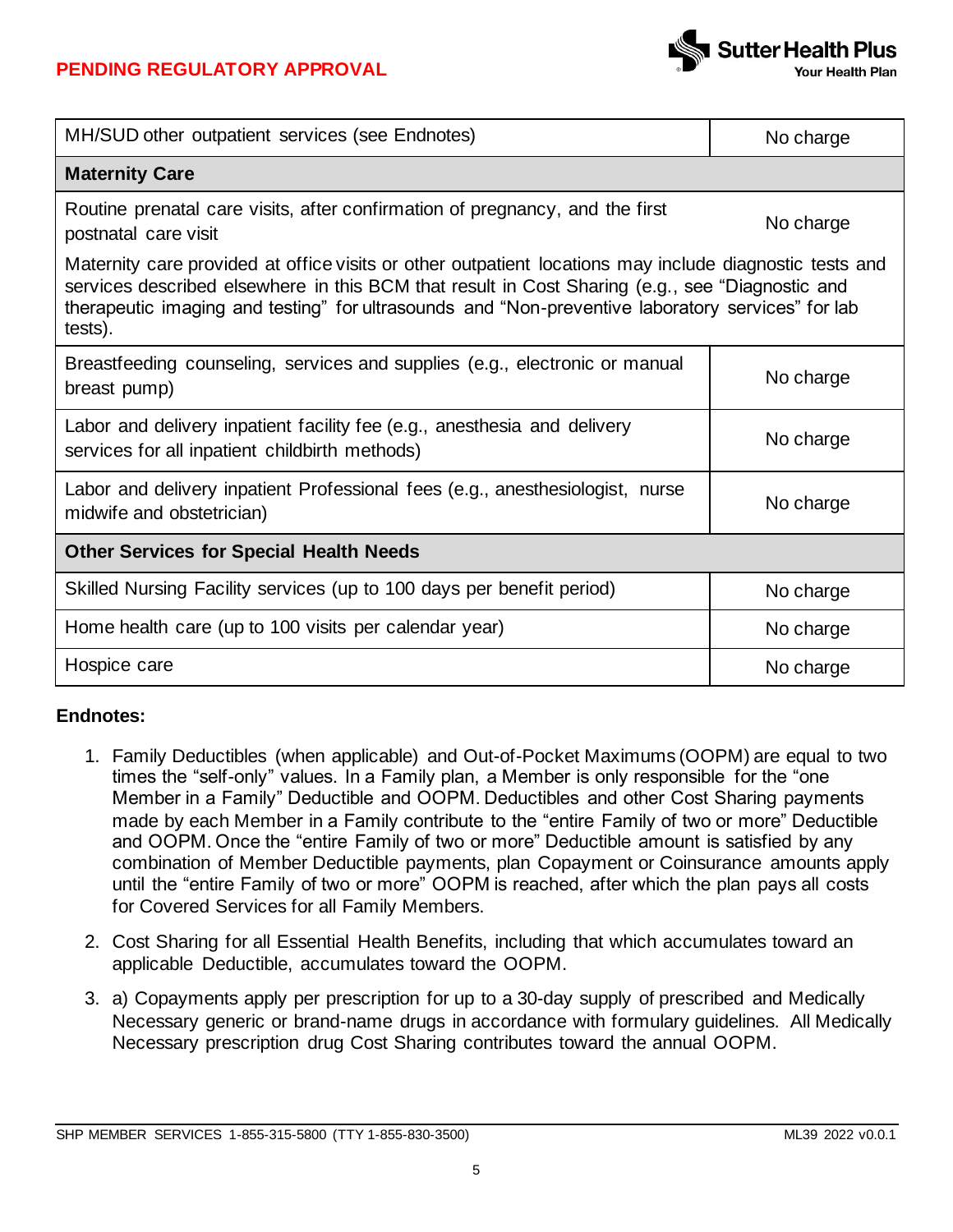

b) Member Cost Sharing for orally administered anticancer drugs shall not exceed \$250 per prescription for up to a 30-day supply. Members may have a Cost Sharing maximum equal to or lower than \$250 as the applicable maximum for oral anticancer drugs is determined by each plan's prescription drug benefits. Orally administered anticancer drugs follow applicable tierbased Cost Sharing. Refer to the Prescription Drugs, Supplies, Equipment and Supplements section of this matrix for Cost Sharing details. For plans with a separate annual Deductible for prescription drugs, oral anticancer drugs on any tier are not subject to the prescription drug Deductible.

c) FDA-approved, self-administered hormonal contraceptives that are dispensed at one time for a Member by a provider, pharmacist or other location licensed or authorized to dispense drugs or supplies, may be covered at up to a 12-month supply. Cost Sharing for a 12-month supply of contraceptives, when applicable, will be 12 times the retail cost or four times the mail order cost.

d) Except for Specialty Drugs, up to a 90-day supply is available, at twice the 30-day Copayment price, through the mail order pharmacy. Specialty Drugs are available for up to a 30-day supply through the Specialty Pharmacy.

e) Some drugs prescribed for sexual dysfunction, such as Cialis, Levitra or Viagra (or the generic equivalent, if available) are limited to 8 doses per 30-day supply.

f) Upon request from a Member or prescriber, a pharmacist may, but is not required to, dispense a partial fill of a prescription for an oral, solid dosage form of a Schedule II controlled substance in accordance with Section 4052.10 of the California Business and Professions Code. The Cost Sharing for a partial fill of a prescription will be prorated.

- 4. Other practitioner office visits include therapy visits and other office visits not provided by either PCPs or Specialists or visits not specified in another benefit category.
- 5. The family planning counseling and services benefit does not include termination of pregnancy or male sterilization procedures, which are covered under the "Outpatient Care" section of the "Your Benefits" chapter in the EOC and included in the Cost Sharing for the outpatient surgery services listed above.
- 6. Acupuncture is typically provided only for the treatment of nausea or as part of a comprehensive pain management program for the treatment of chronic pain. Chiropractic services are not covered as part of the SHP medical plan.
- 7. The outpatient visit (non-office visit) category includes, but is not limited to, services such as outpatient chemotherapy, outpatient dialysis, outpatient radiation therapy, outpatient infusion therapy, sleep studies and similar outpatient services performed in a non-office setting. This category also includes storage of cryopreserved reproductive materials included in the fertility preservation services benefit. Storage of cryopreserved materials is not a per visit service and is typically billed on an annual basis at the outpatient visit (non-office visit) Cost Sharing.